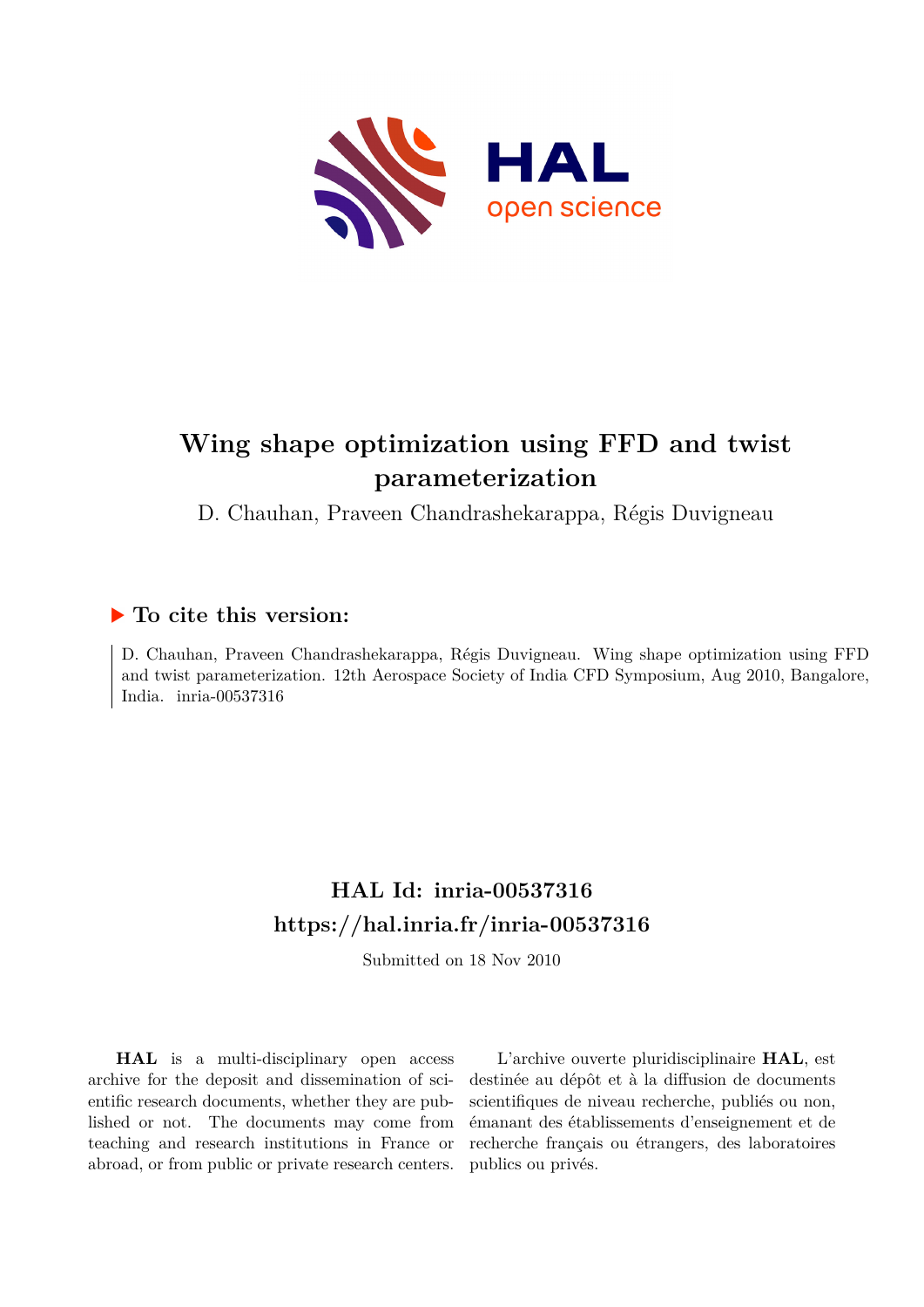### Wing shape optimization using FFD and twist parameterization

D. Chauhan, Praveen. C

TIFR Center for Applicable Mathematics, Bangalore, India Email: (dchauhan,praveen)@math.tifrbng.res.in

and

R. Duvigneau Project OPALE, INRIA Sophia Antipolis, France Email: Regis.Duvigneau@inria.fr

Optimization of wing shapes for aerodynamic performance is presented using a combination of particle swarm method and surrogate models. The wing shape deformations are parameterized using free form deformation together with wing twist. The developed strategy is applied to the lift-constrained drag minimization of Onera M6 wing.

Keywords: Particle Swarm Optimization, Free Form Deformation, Wing twist parameterization, Surrogate Models, Shape optimization

### 1 Introduction

Numerical shape optimization for aerodynamic problems can lead to improved designs than what is possible by conventional methods. Gradient-based optimization methods require the development of adjoint codes which can be a lengthy exercise and is also not very mature for RANS-based approaches. Furthermore, they may lead to locally optimal solution only, which is not desirable, especially in a preliminary design stage. Gradient-free methods are in this sense attractive and they also have the potential to give globally optimal solutions. The use of Euler/RANS codes for modeling the flow in a design context can be computationally expensive due to the need to evaluate many designs. However, the use of parallel computers and sophisticated surrogate models makes this feasible today.

A shape optimization exercise requires the development and coupling of several elements in an automatic chain. (1) A shape modeling system which converts the design variables into a shape. (2) A grid generation program that generates a surface grid and a volume grid. (3) A CFD solver, and (4) an optimizer.

A shape parameterization system typically involves a CAD tool which must be coupled to a grid generator. Every time the shape design variables are changed, a new grid has to be generated without human intervention. For complex problems and especially involving RANS models, fully automatic grid generation can be difficult or impossible. An alternative approach is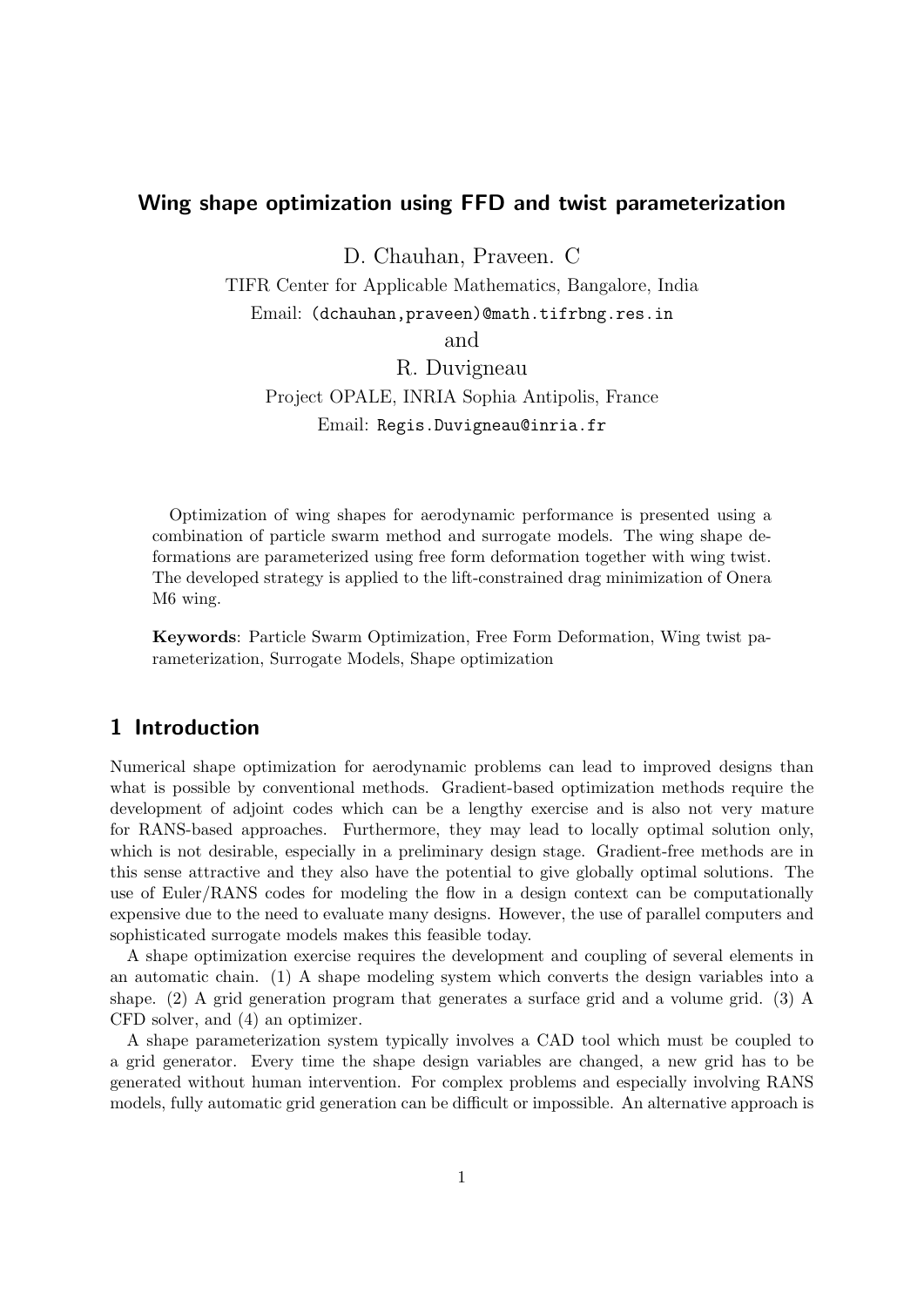to use a reference shape, usually the starting design, and deform this shape by various techniques. Free form deformation approach falls in this class and is described in subsequent sections. It is necessary to generate a grid for the reference shape which is deformed whenever the shape is deformed, thus avoiding the need to re-generate the grid.

In the present work, we use Particle Swarm Optimization (PSO) method which is a gradientfree method. Surrogate models based on kriging are used to replace the expensive CFD evaluations. In order to construct the surrogate, an initial database of design points is generated and evaluated on the CFD model. This database is then enriched based on certain merit functions which balance the competition between exploration of design space and exploitation of the best solutions. The resulting algorithm is very efficient since it requires few CFD computations.

The rest of the paper describes the FFD technique, our implementation of wing twist as a design variable, optimization method and application of the developed methodology to the shape optimization of Onera M6 wing. In the paper, optimization results with FFD alone are presented, while results including twist variables will be presented in the symposium.

#### 2 Free form deformation



Figure 1: Example of FFD lattice (red) around a wing.

The FFD technique originates from the Computer Graphics field [9]. It allows the deformation of an object in a 2D or 3D space, regardless of the representation of this object. Instead of manipulating the surface of the object directly, by using classical B-Splines or Bézier parameterization of the surface, the FFD techniques defines a deformation field over the space embedded in a lattice which is built around the object. By transforming the space coordinates inside the lattice, the FFD technique deforms the object, regardless of its geometrical description. An added advantage

is that the computational grid used for CFD can also be deformed simultaneously to conform to the new shape of the object; this procedure is also independent of the type of grid that is used, making it a very versatile method.

More precisely, consider a three-dimensional hexahedral lattice embedding the object to be deformed. Figure (1) shows an example of such a lattice built around a realistic wing. A local coordinate system  $(\xi, \eta, \zeta)$  is defined in the lattice, with  $(\xi, \eta, \zeta) \in [0, 1] \times [0, 1] \times [0, 1]$ . During the deformation, the displacement  $\Delta q$  of each point q inside the lattice is here defined by a third-order Bézier tensor product:

$$
\Delta q = \sum_{i=0}^{n_i} \sum_{j=0}^{n_j} \sum_{k=0}^{n_k} B_i^{n_i}(\xi_q) B_j^{n_j}(\eta_q) B_k^{n_k}(\zeta_q) \Delta P_{ijk}.
$$
\n(1)

 $B_i^{n_i}, B_j^{n_j}$  $j^{n_j}$  and  $B_k^{n_k}$  are the Bernstein polynomials of order  $n_i$ ,  $n_j$  and  $n_k$  (see for instance [5]):

$$
B_p^n(t) = C_n^p t^p (1 - t)^{n - p}.
$$
\n(2)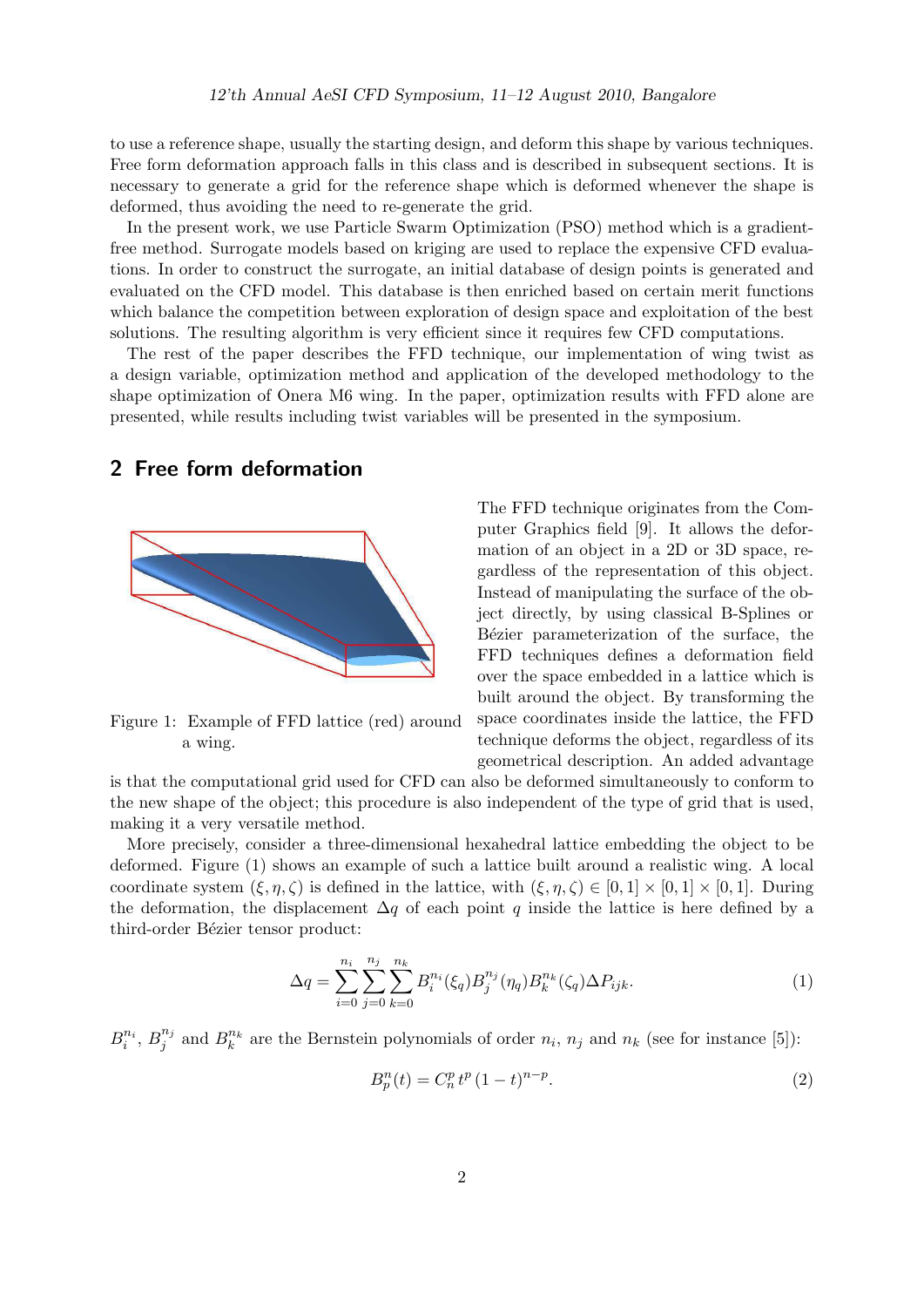

Figure 2: Definition of twist parameters for a swept wing

 $(\Delta P_{ijk})_{0\leq i\leq n_i,0\leq j\leq n_j,0\leq k\leq n_k}$  are weighting coefficients, or control points displacements, which are used to monitor the deformation and are considered as design variables during the shape optimization procedure.

For the aerodynamic optimization, the FFD lattice is built around the wing with  $\xi$ ,  $\eta$  and  $\zeta$  in the chord-wise, span-wise and thickness directions respectively. The lattice is chosen in order to fit the planform of the wing (see figure 1). Then, the leading and trailing edges are kept fixed during the optimization by freezing the control points that correspond to  $i = 0$  and  $i = n<sub>i</sub>$ . Moreover, all control points are only moved vertically. Hence for a parameterization of  $n_i \times n_j \times n_k$ , we obtain  $(n_i - 1) \times (n_j + 1) \times (n_k + 1)$  design variables. In all the test cases in this work, we use  $n_j = n_k = 1$ ; this leads to a linear interpolation of the root and tip airfoil sections over the span.

#### 3 Wing twist parameterization

The basic function of introducing wing twist is to induce a smaller angle of attack at the wing tip than at the root, known as washout. This leads to smaller induced drag and also prevents the wing-tip from stalling first, which can be undesirable from stability point of view. Moreover, by adding wing twist as a design variable, we can change the effective angle of attack of the wing which is very useful in lift-constrained drag minimization problems, since it is the angle of attack which has a major influence on lift. Twist can be parameterized as the solid body rotation of all the mesh points about a center and an appropriate axis of rotation. Axis of rotation  $(\vec{n})$  can be arbitrarily chosen depending upon the orientation of the geometric model. In the present work, unit vector perpendicular to the symmetry plane of the wing is chosen as the axis of rotation.

Line of centers is the locus of all the centers of rotation. It may be divided into two or more line segments depending upon the shape of the wing. For example, for a double delta wing, the line of centers will be composed of three segments, two inside the wing and one on the outside going upto the outer boundary. In the present work, only a simple swept wing is considered and hence the line of centers ABC consists of two line segments as shown in figure (2): segment AB starting from root section and ending at the wing tip, and the other segment BC starting from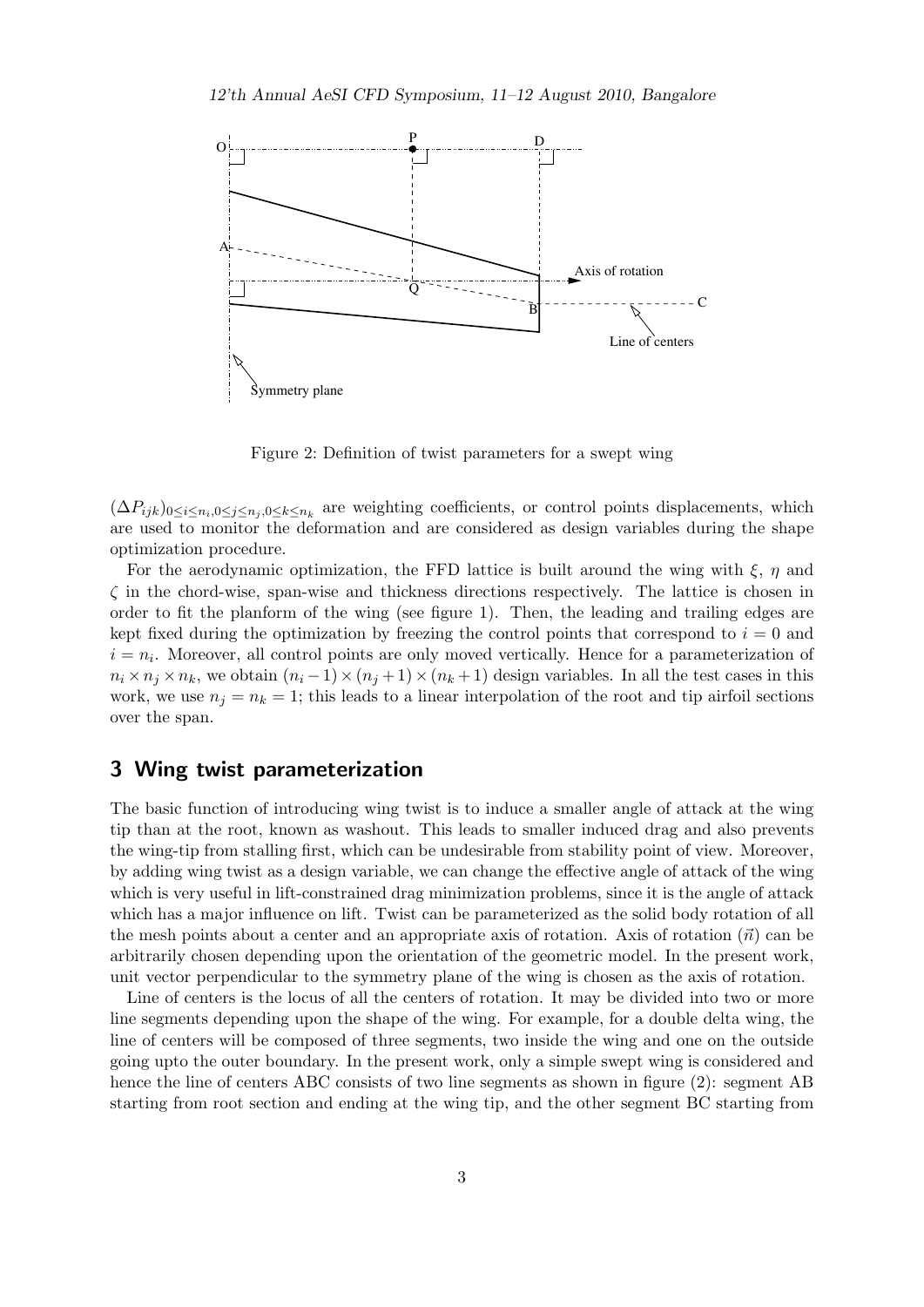

Figure 3: Grid in a plane perpendicular to the wing span: initial grid (blue) and grid after twist (red)

the wing tip and continuing till the outer boundary of the mesh in the direction of the axis of rotation. The location of the centers can be based on quarter-chord points or mid-chord points, this choice being controlled by the user through an input file.

Any point P is rotated about the point Q which is obtained by projecting P onto the line of centers ABC. The angle of rotation is parameterized as

$$
\theta(s) = (1 - s)\theta_0 + s\theta_1\tag{3}
$$

where  $\theta_0$  and  $\theta_1$  are the angle of twist at the wing-root and the wing-tip respectively while  $s \geq 0$ is defined as  $s = OP/OD$  with OD being parallel to the axis of rotation. It is also easy to use a higher degree polynomial to parameterize the rotation angle. Note that if Q lies between AB then  $s \in [0, 1]$  while if it is on BC we have  $s > 1$ .

In order to test the twist implementation, we take the case of Onera M6 wing at  $M_{\infty} = 0.84$ ,  $\alpha = 3.06$  deg. on an inviscid structured grid. A linear twist variation with  $\theta_0 = 0$  and  $\theta_1 = 3$ deg. is used. This causes the wing to pitch down at the tip leading to a reduction in the angle of attack. The initial and rotated grids are shown in figures (3) which shows a smooth grid even after twist. The grid rotation extends upto the outer boundary with an increasing amount of rotation; however since this rotation leads to a smooth deformation it does not degrade the quality of the grid. The flow was computed over the initial and twisted shapes and the pressure contours are shown in figure (4). After twist, the shock strength has been reduced due to the reduction in angle of attack; the lift and drag coefficients decrease as expected indicating the correct effect of wing twist.

The use of FFD and twist parameterization in shape optimization will be effected as a composition of two shape deformations. The reference shape will be first deformed using FFD as explained in the previous section; then the shape will be twisted as detailed in this section. The resulting grid can then be analyzed by the CFD solver. This is schematically illustrated below:

| FFD variables  | Twist variables |   |       |   |     |
|----------------|-----------------|---|-------|---|-----|
| $\downarrow$   | $\downarrow$    |   |       |   |     |
| Reference grid | FFD             | — | Twist | — | CFD |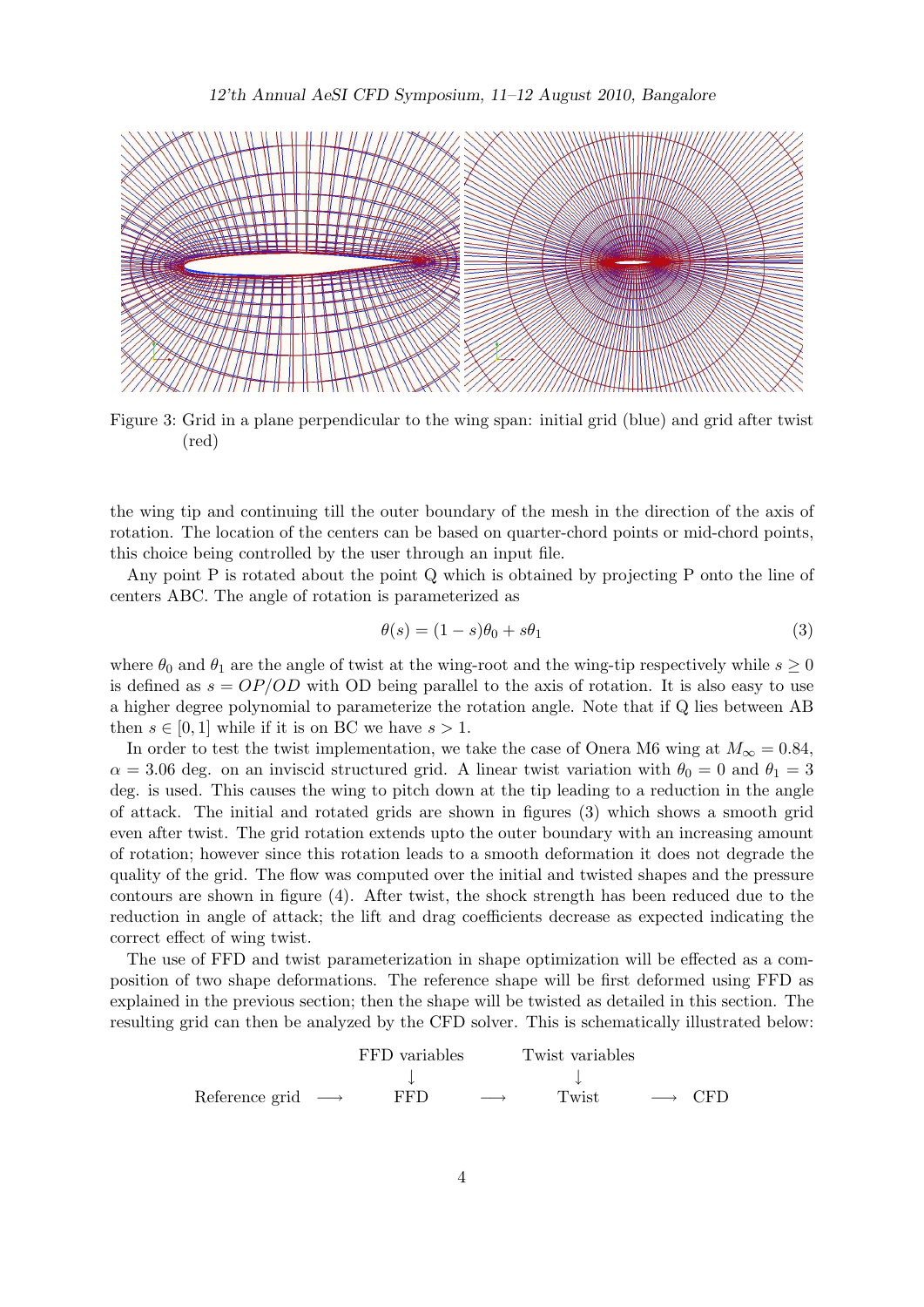

Figure 4: Pressure contours on initial grid (left) and twisted grid (right)

#### 4 Surrogate-based PSO

PSO is modeled on the behaviour of a swarm of animals when they hunt for food or avoid predators [6]. Consider the problem of minimizing a function  $J: D \subset \mathbb{R}^d \to \mathbb{R}$ . A swarm of particles wanders around in the design space  $D$  according to some specified velocity. The position of each particle corresponds to one set of design variables and it has an associated value of the cost function. Each particle remembers the best position i.e., having smallest function value, it has discovered in its entire lifetime (local memory) and also knows the best position discovered by its neighbours and the whole swarm (global memory). The velocity of each particle is such as to pull it towards its own local memory and the global memory of the swarm. Thus the motion of each particle is a compromise between exploring local regions of design space and the region around the global best solution. The particles cooperate in the sense that they all share the information of the global memory and this leads to efficient search for the optimum. While there are many variants of the PSO algorithm, the one we use is described in [4].

PSO is a global search method and has slow convergence property, typically requiring several thousand CFD computations for a realistic problem. In order to reduce the computational cost of PSO, the costly analysis tool (CFD) is replaced with a surrogate model  $J$ . The optimization algorithm is applied to the metamodel  $J$  to predict a better solution. However this cannot be a one-shot process since the metamodel is an approximation, usually very coarse, and the optimum solution predicted by minimizing it may not really be the optimum and/or may not satisfy the constraints. The metamodel must be updated by adding new data points and the optimization applied to the new model. This process is continued until some convergence criterion is satisfied or the computational resources are exhausted. The selection of the new evaluation points is the most crucial aspect of this method. New points must be added in those regions of the design space where there is more likelihood of the existence of an optimum. This is achieved by selecting the new evaluation points as the minimizers of the merit function(s), which are described in  $[8]$ together with a complete description of the algorithm.

The surrogate model is built using kriging  $[8]$ , which not only gives an estimate  $J$  of the exact function J but also gives an estimate of the error or standard deviation  $\tilde{s}$  in the estimated value. Where the model is less accurate, perhaps due to sparse data, it will predict a large value of  $\tilde{s}$ .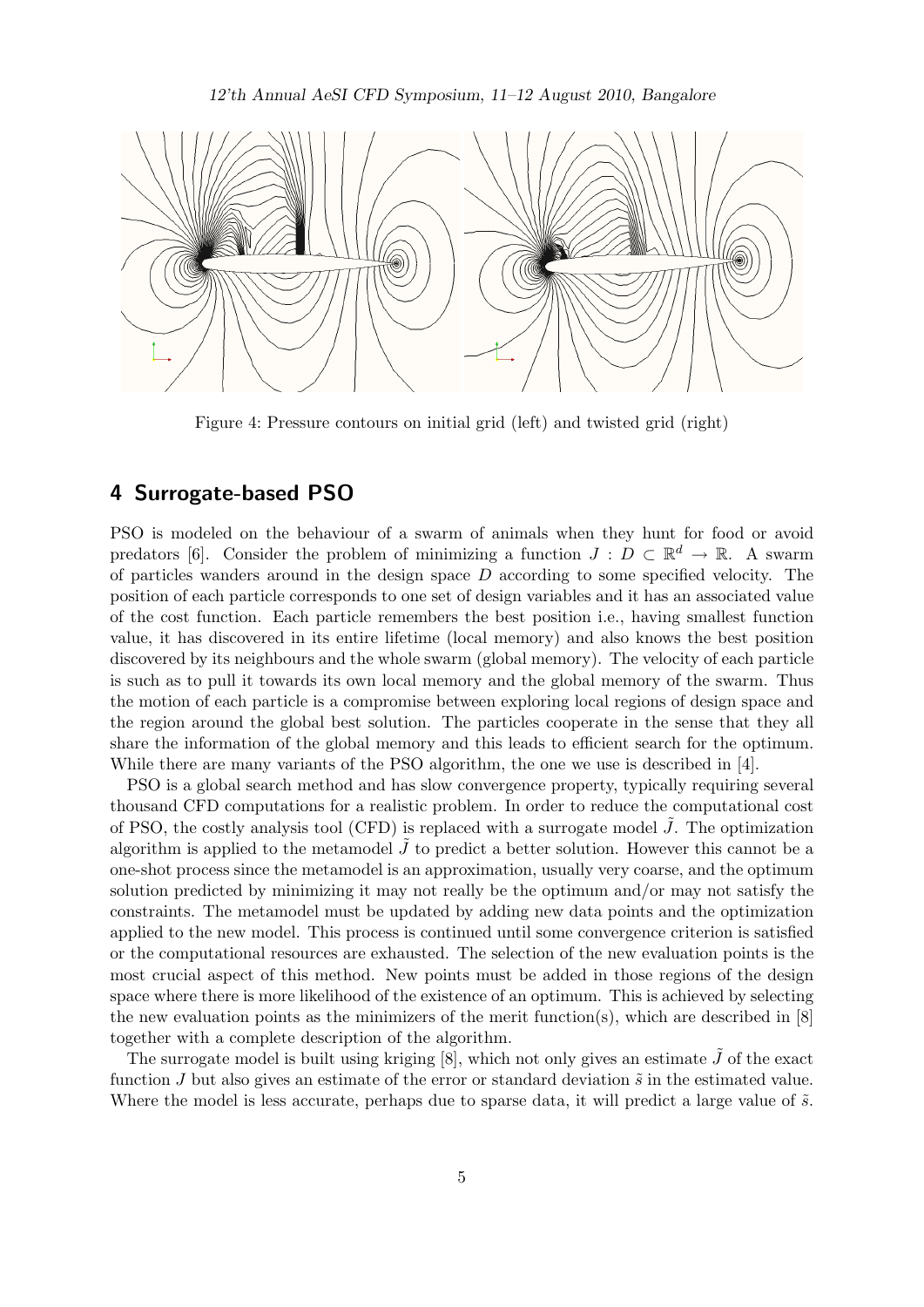Torczon et al. [3] and Cox and John [2] suggested the use of the lower confidence bound of the prediction as a merit function defined as

$$
f_M(x) = \tilde{J}(x) - \kappa \tilde{s}(x) \tag{4}
$$

The merit function is minimized and the new evaluation point is the minimizer of the merit function. Several merit functions with different values of  $\kappa$  are minimized which gives a set of new evaluations points. A small value of  $\kappa$  leads to searching around the current minimum of the metamodel. A large value of  $\kappa$  may be expected to give a good estimate of the lower bound of the cost function and leads to better exploration of the search space where the data is less certain or non-existent. According to [1], in practice using four different values of  $\kappa = 0, 1, 2, 4$ is sufficient. In this case, in each optimization iteration, four CFD computations have to be performed and the results added to the database.

#### 5 Optimization of Onera M6 wing

The standard Onera M6 wing at transonic flow conditions  $(M_{\infty} = 0.84, \alpha = 3.06$  deg.) is taken as a test case for optimization. An inviscid, finite volume solver [7] based on multi-block, structured grids, Roe fluxes and MUSCL scheme is used to compute the flow, which contains a lambda shock on the upper wing surface as seen in figure (6). The optimization problem is:



Figure 5: Convergence of optimization iterations

$$
\min \frac{C_d}{C_{d_0}} \qquad \text{subject to} \quad C_l = C_{l_0} \text{ and } V = V_0
$$

where the subscript " $0$ " refers to the M6 wing,  $C_d$  is the drag coefficient,  $C_l$  is the lift coefficient and  $V$  is the wing volume. The constraints are enforced by using a penalty function approach. The grid used for CFD consists of  $41 \times 51 \times 201$  nodes with  $35 \times 201$  nodes on the wing surface. The FFD parameterization is of size  $5 \times 1 \times 1$  which leads to 16 design variables. An initial database of 100 design points generated in  $D = [-0.05, +0.05]^{16}$  by latin hypercube sampling is used for constructing the initial database. In each optimization iteration, four merit functions are minimized corresponding to different values of  $\kappa$ . The convergence of the cost function is shown in figure (5); we see that the drag is reduced by

about 25% while the constraints are satisfied. Figure (6) shows that the shock has been considerably weakened as a consequence of shape optimization and this is reflected in reduced drag.

Near the wingtips, the pressure contours show that the shock is still considerably strong. The result can perhaps be improved by including wing twist also as a design variable, which is an ongoing work.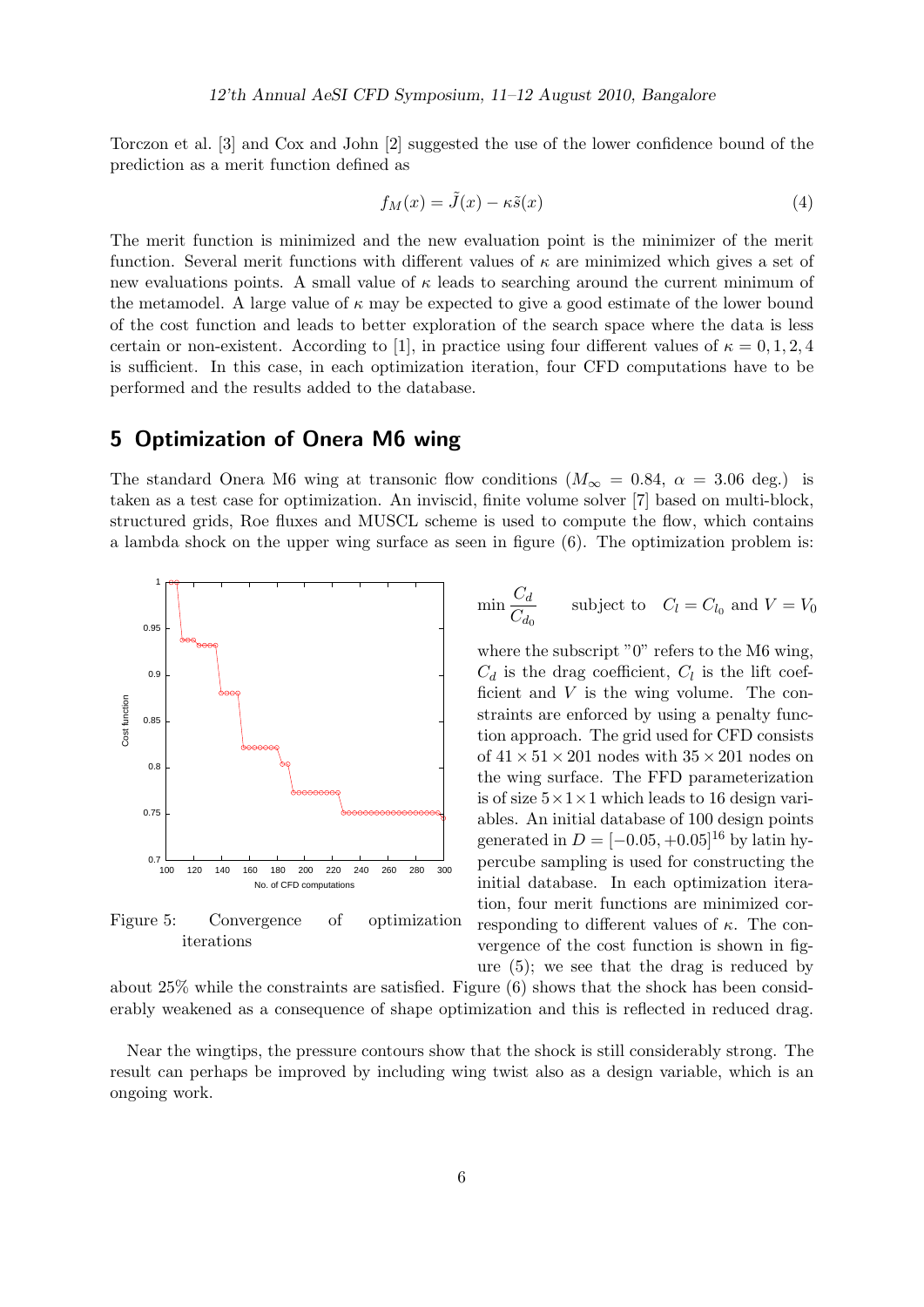#### 12'th Annual AeSI CFD Symposium, 11–12 August 2010, Bangalore



Figure 6: Pressure contours for (a) Onera M6 wing and (b) optimized wing

#### 6 Summary and conclusions

A shape optimization framework for global optimization using PSO, surrogate models and FFD is presented. For wings, twist is an important design variable and a strategy is developed for incorporating it together with FFD. The current results with FFD alone show good performance of the optimization tool at a reasonable computational expense in terms of the number of CFD computations required (about 220 in this case), with a 25% reduction in drag coefficient, while the lift and volume constraints were satisfied. We hope to improve the results by using twist also a design variable and the results will be presented in the symposium.

#### **References**

- [1] D. Büche, N. N. Schraudolph, and P. Koumoutsakos. Accelerating evolutionary algorithms with gaussian process fitness function models. *IEEE Tran. on Systems, Man, and Cybernetics - Part C: Applications and Reviews*, 35(2), 2005.
- [2] D. Cox and S. John. Sdo: A statistical method for global optimization. In N. M. Alexandrov and N. Hussaini, editors, *Multidisciplinary Design Optimization: State-of-the art*, pages 315– 329. SIAM, Philadelphia, 1997.
- [3] J. E. Dennis and V. Torczon. Managing approximation models in optimization. In N. M. Alexandrov and N. Hussaini, editors, *Multidisciplinary Design Optimization: State-of-the art*, pages 330–347. SIAM, Philadelphia, 1997.